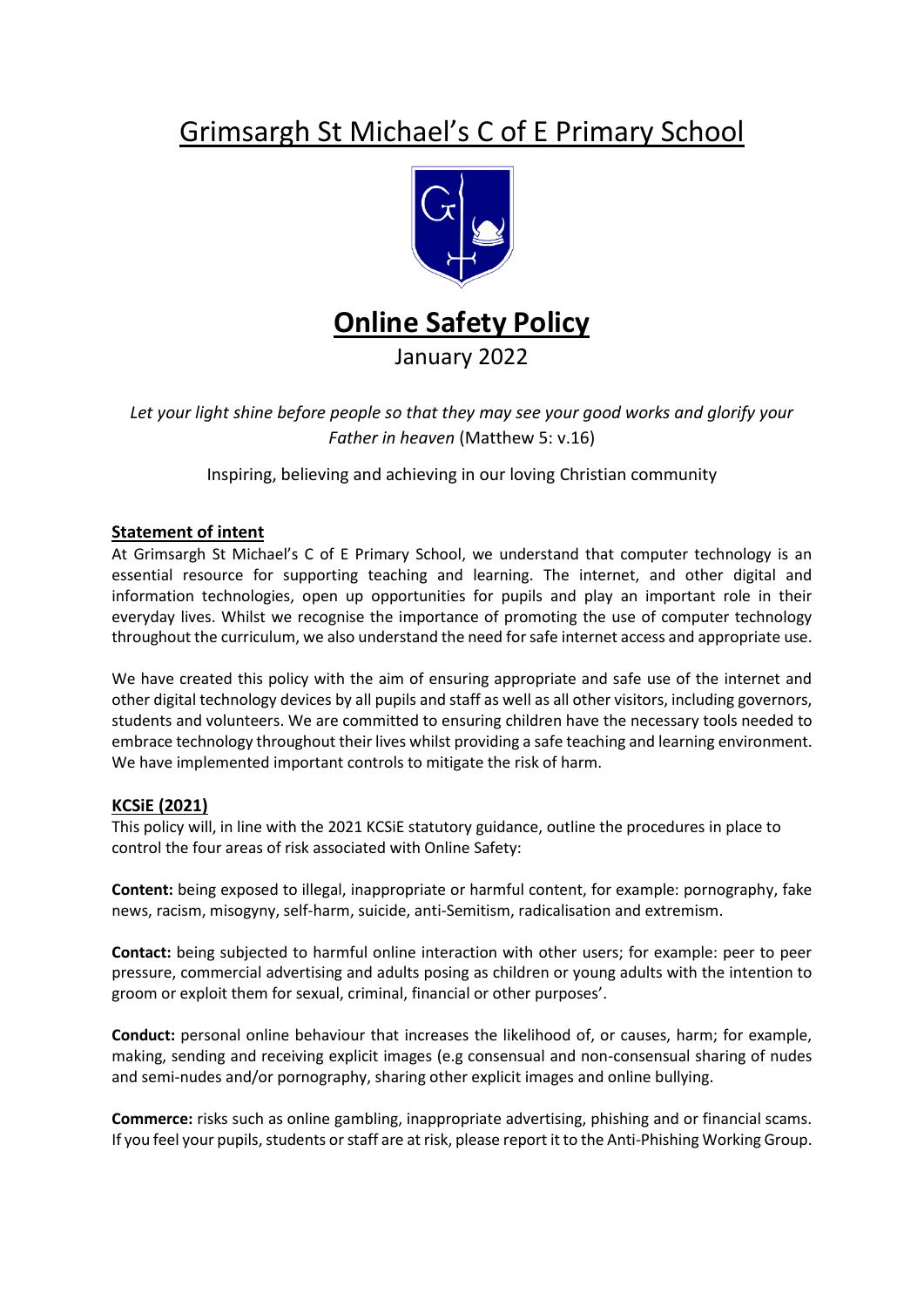# **Aims**

Our school aims to:

- Have robust processes in place to ensure the online safety of pupils, staff, volunteers and governors.
- Deliver an effective approach to online safety, which empowers us to protect and educate the whole school community in its use of technology.
- Establish clear mechanisms to identify, intervene and escalate an incident, where appropriate.

# **Context**

Pupils at Grimsargh St Michael's Primary School have access to a range of online materials that enrich and extend teaching and learning opportunities. The benefits to teaching and learning are many and varied.

Pupils will be given clear objectives for Internet use and will access material under guidance from their class teacher. Teachers will supervise pupils and take all reasonable precautions to ensure that users only access material appropriate to their learning. Pupils are taught to use technology safely and respectfully, keeping personal information private and are taught to identify where to go for help and support, and when they have concerns about content or contact on the internet or other online technologies.

#### **Remote Learning**

We are committed to supporting our pupils in accessing learning content online from home and see online material as a key element of our approach to blended learning in light of the Coronavirus Pandemic. Please see our Remote Learning Policy. Staff use our school website alongside the online platform 'SeeSaw' to communicate with children and their parents/ carers.

#### **Legislation and guidance**

This policy is based on the Department for Education's statutory safeguarding guidance and Keeping Children Safe in Education 2021 (KCSiE). It also refers to the Department's guidance on protecting children from radicalisation.

It reflects existing legislation, including but not limited to the Education Act 1996 (as amended), the Education and Inspections Act 2006, the General Data Protection Regulation (2018) and the Equality Act 2010. The policy also reflects the National Curriculum Computing Programmes of Study.

This online safety policy will be used in conjunction with the following school policies and procedures:

- Safeguarding policy
- Behaviour policy
- Anti-bullying policy
- Staff Code of Conduct
- Acceptable Use Agreements
- Use of mobile phones statement

# **Roles and responsibilities**

#### **Governors**

The Governing Body has overall responsibility for monitoring this policy and holding the headteacher to account for its implementation. It is the responsibility of the Governor responsible for Online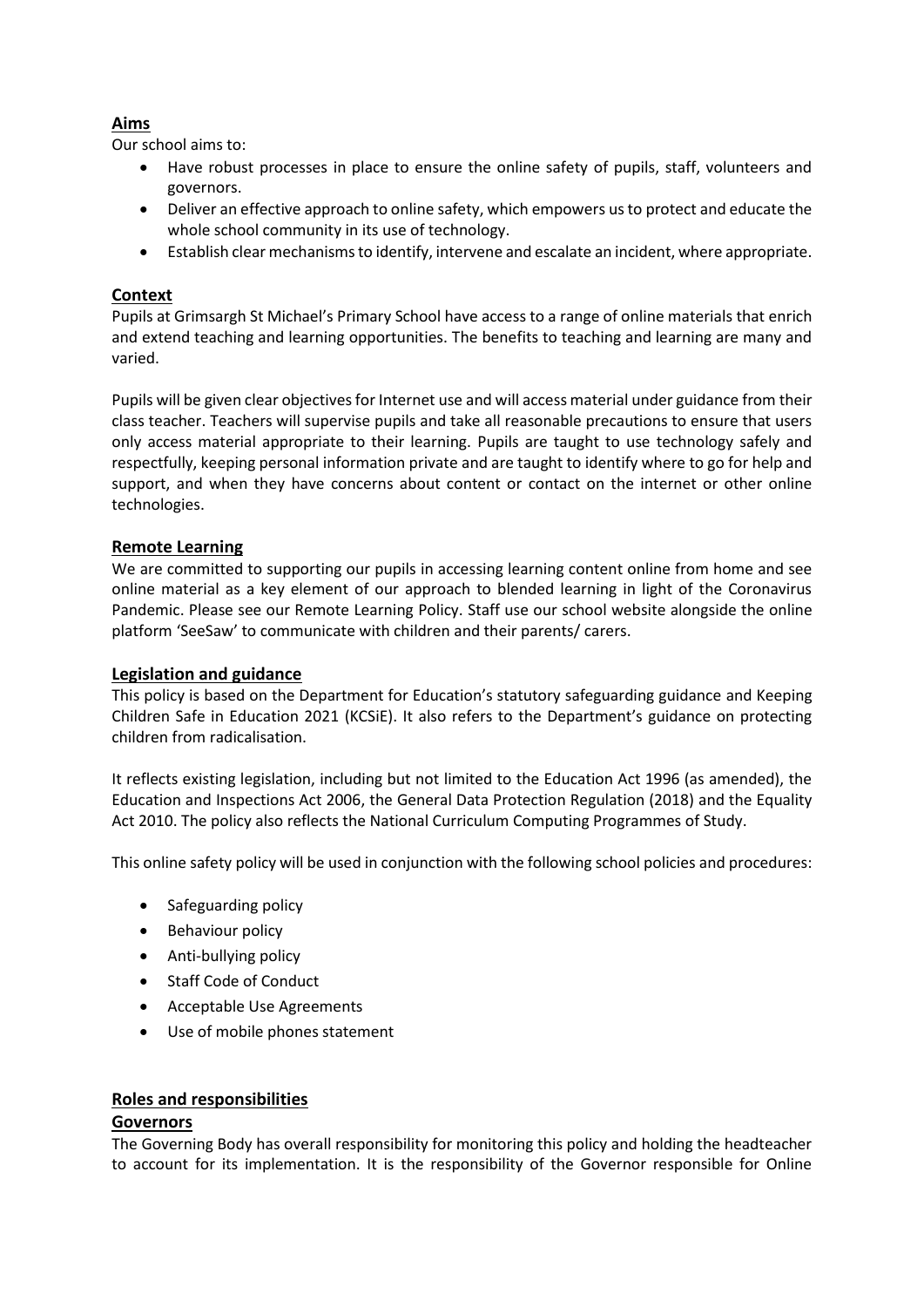Safeguarding to ensure that this document is tabled at least annually at the termly meeting of the full Governing Body or at the first meeting following any major incident. The Online Safety link governor will organise a termly meeting with the headteacher and/ or computing leader to discuss online safety.

The link governor for online safety is Mr Jonny Galbraith.

All governors will:

- Ensure that they have read and understand this policy.
- Agree and adhere to the terms on acceptable use of the school's ICT systems and the internet.

## **Headteacher**

The headteacher is responsible for ensuring that staff understand this policy, and that it is being implemented consistently throughout the school.

The DSL is Mr Stuart Booth (headteacher) and deputy DSL is Miss Helen Smith (deputy headteacher). The DSL and deputy have responsibility for online safety in school, in particular to:

- Ensure this policy is being implemented consistently throughout the school.
- Ensure that all staff are aware of the reporting procedures and requirements should an online safety incident occur.
- Work with staff, as necessary, to address any online safety issues or incidents.
- Ensure that any online safety incidents are logged (CPOMS) and dealt with appropriately in line with this policy.
- Ensure that any incidents of cyber-bullying are logged (CPOMS) and dealt with appropriately in line with the school behaviour policy.
- Update, deliver and/ or organise staff and parent training on online safety.
- Liaise with other agencies and/or external services if necessary.
- Work alongside the online safety link governor to provide regular reports on online safety in school to the governing board.

# **Computing/ Online Safety Leader and Technician**

The computing/ online safety leader and technician are responsible for:

- Putting in place appropriate filtering and monitoring systems, which are updated on a regular basis and keep pupils safe from potentially harmful and inappropriate content and contact online while at school, including terrorist and extremist material.
- Ensuring that the headteacher receives the weekly monitoring report.
- Ensuring that the school's ICT systems are secure and protected against viruses and malware, and that such safety mechanisms are updated regularly.
- Conducting a full security check and monitoring the school's ICT systems on a regular basis.
- Blocking access to potentially dangerous sites and, where possible, preventing the downloading of potentially dangerous files.
- Ensuring that any online safety incidents are logged (CPOMS) and dealt with appropriately in line with this policy.
- Ensuring that any incidents of cyber-bullying are logged and dealt with appropriately in line with the school behaviour policy.

#### **Staff**

All staff, including contractors and agency staff, and volunteers are responsible for:

• Maintaining an understanding of this policy.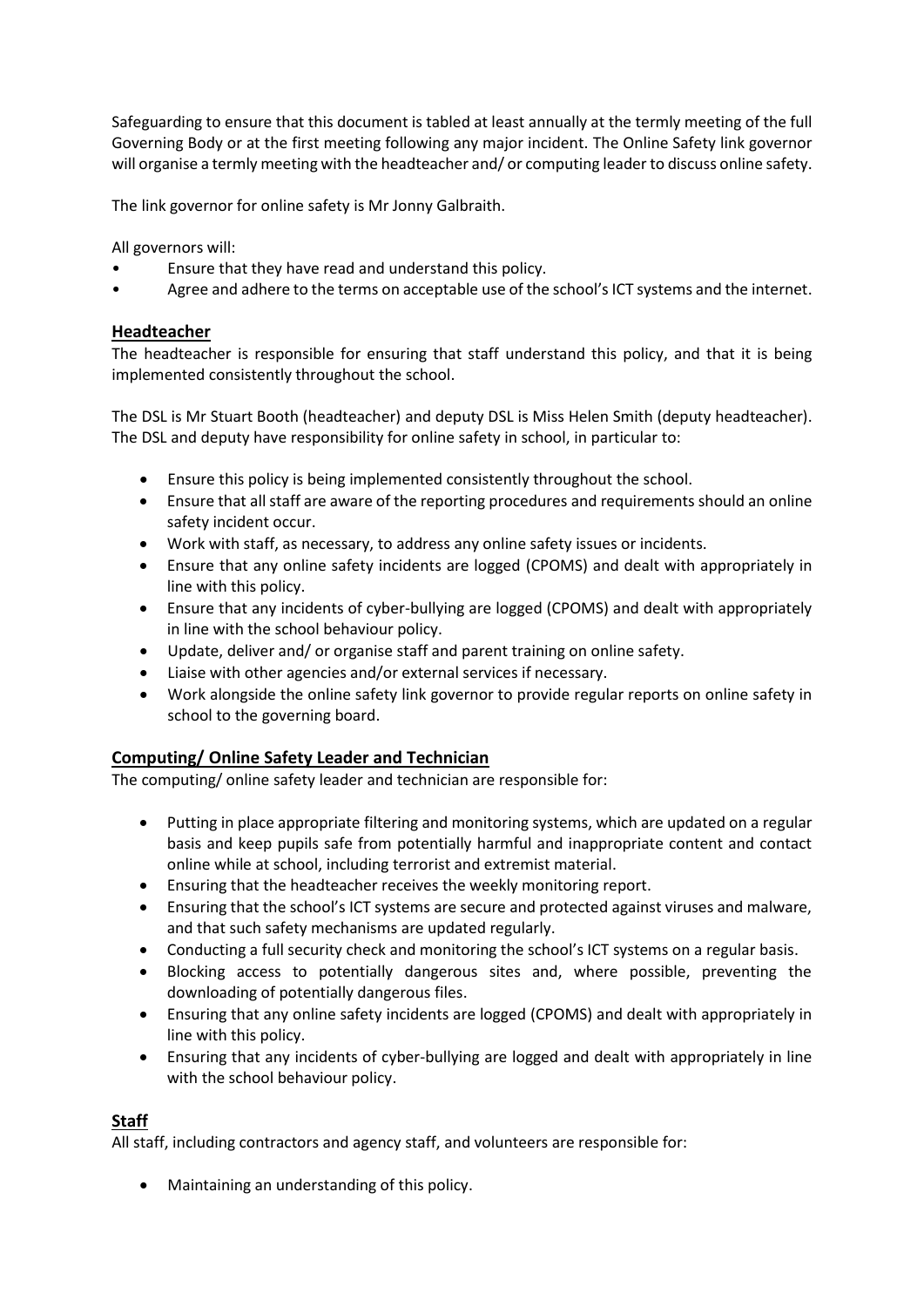- Implementing this policy consistently.
- Agreeing and adhering to the terms on acceptable use of the school's ICT systems and the internet and ensuring that pupils follow the school's terms on acceptable use.
- Working with the DSL and deputy to ensure that any online safety incidents are logged (CPOMS) and dealt with appropriately in line with this policy.
- Ensuring that any incidents of cyber-bullying are logged (CPOMS) and dealt with appropriately in line with the school behaviour policy.
- At the end of the period of employment/volunteering to return any equipment or devices loaned by the school. This will include leaving PIN numbers, IDs and passwords to allow devices to be reset, or meeting with line manager and technician on the last day to log in and allow a factory reset.

## **Pupils**

Pupils are expected to:

- Read, understand, sign and adhere to the Student/Pupil Acceptable Use Policy annually.
- To understand the importance of reporting abuse, misuse or access to inappropriate materials.
- To know what action to take if they or someone they know feels worried or vulnerable when using online technology.
- To understand the importance of adopting safe behaviours and good online safety practice when using digital technologies out of school and realise that the school's online safety policy covers their actions out of school.
- To contribute to any 'pupil voice'/ surveys that gathers information of their online experiences.

#### **Parents**

Parents are expected to:

- Notify a member of staff or the headteacher of any queries regarding this policy.
- Ensure their child has read, understood and agreed to the terms on acceptable use of the school's ICT systems and internet.
- Monitor their child's usage of communications technologies and report any concerns to the headteacher.

Parents can seek further guidance on keeping children safe online from the following organisations and websites:

- [Childnet](https://www.childnet.com/parents-and-carers/parent-and-carer-toolkit) offers a toolkit to support parents and carers of children of any age to start discussions about their online life, to set boundaries around online behaviour and technology use, and to find out where to get more help and support;
- [Commonsensemedia](http://www.commonsensemedia.org/) provide independent reviews, age ratings, & other information about all types of media for children and their parents;
- [Government advice](https://www.gov.uk/government/publications/coronavirus-covid-19-keeping-children-safe-online/coronavirus-covid-19-support-for-parents-and-carers-to-keep-children-safe-online) about protecting children from specific online harms such as child sexual abuse, sexting, and cyberbullying;
- [Government advice](https://www.gov.uk/coronavirus) about security and privacy settings, blocking unsuitable content, and parental controls;
- [Internet Matters](https://www.internetmatters.org/?gclid=EAIaIQobChMIktuA5LWK2wIVRYXVCh2afg2aEAAYASAAEgIJ5vD_BwE) provide age-specific online safety checklists, guides on how to set parental controls on a range of devices, and a host of practical tips to help children get the most out of their digital world;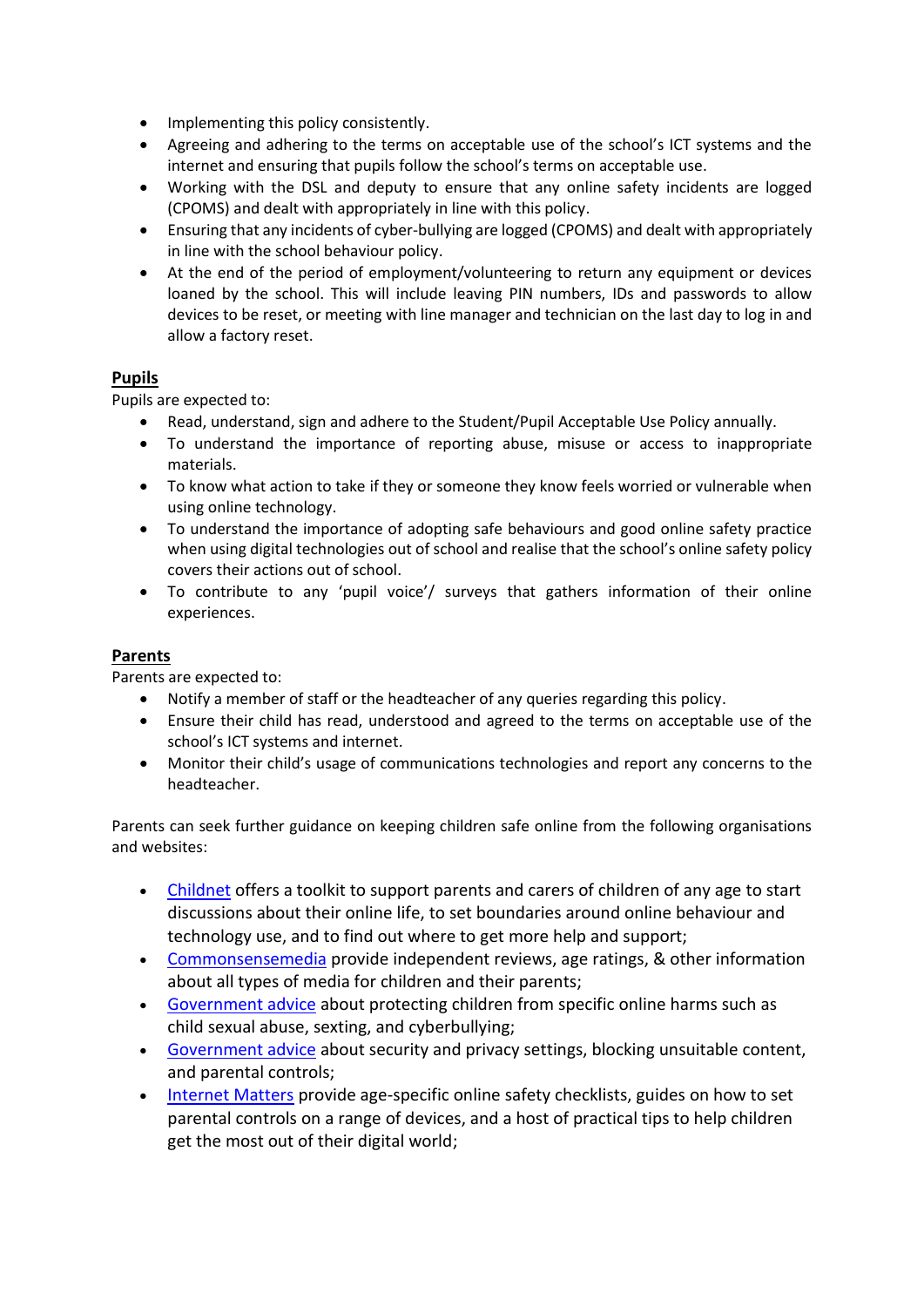- [Let's Talk About It](https://www.ltai.info/staying-safe-online/) provides advice for parents and carers to keep children safe from online radicalisation;
- [London Grid](http://www.lgfl.net/online-safety/) for Learning provides support for parents and carers to keep their children safe online, including tips to keep primary aged children safe online;
- [Stopitnow](https://www.stopitnow.org.uk/) resource from [The Lucy Faithfull Foundation](https://www.lucyfaithfull.org.uk/) can be used by parents and carers who are concerned about someone's behaviour, including children who may be displaying concerning sexual behaviour (not just about online);
- [National Crime Agency/CEOP Thinkuknow](http://www.thinkuknow.co.uk/) provides support for parents and carers to keep their children safe online;
- [Net-aware](https://www.net-aware.org.uk/) provides support for parents and carers from the NSPCC and O2, including a guide to social networks, apps and games;
- [Parentzone](https://parentzone.org.uk/) provides help for parents and carers on how to keep their children safe online;
- [Parent info](https://parentinfo.org/) from Parentzone and the National Crime Agency provides support and guidance for parents from leading experts and organisations;
- [UK Safer Internet Centre](https://www.saferinternet.org.uk/advice-centre/parents-and-carers) provide tips, advice, guides and other resources to help keep children safe online.

## **Visitors**

Visitors and members of the community who use the school's ICT systems or internet will be made aware of this policy and expected to read and follow it. They will be expected to agree to the terms on acceptable use.

#### **Educating pupils about online safety**

Pupils will be taught about online safety as part of the curriculum. Our Grimsargh St Michael's Primary School Computing Curriculum outlines the content of online safety teaching and learning.

#### **Educating parents about online safety**

We believe in working closely with our parents to support pupils in developing safe practice when using online technology and therefore provide updates through our newsletter and website. Parents' evenings, meetings and other similar occasions will be utilised to inform parents of any Online Safety related concerns. Training is also offered to our parents each academic year.

This policy is shared with parents. If parents have any queries or concerns in relation to online safety, these should be raised in the first instance with the headteacher and/or the DSL or deputy.

#### **Cyber-bullying**

Cyber-bullying takes place online, such as through social networking sites, messaging apps or gaming sites. Like other forms of bullying, it is the repetitive, intentional harming of one person or group by another person or group, where the relationship involves an imbalance of power. See also our school Anti-Bullying and Behaviour policies.

#### **Preventing and addressing cyber-bullying**

To help prevent cyber-bullying, we will ensure, mainly through the Computing Curriculum, that pupils understand what it is and what to do if they become aware of it happening to them or others. We will ensure that pupils know how they can report any incidents and are encouraged to do so, including where they are a witness rather than the victim.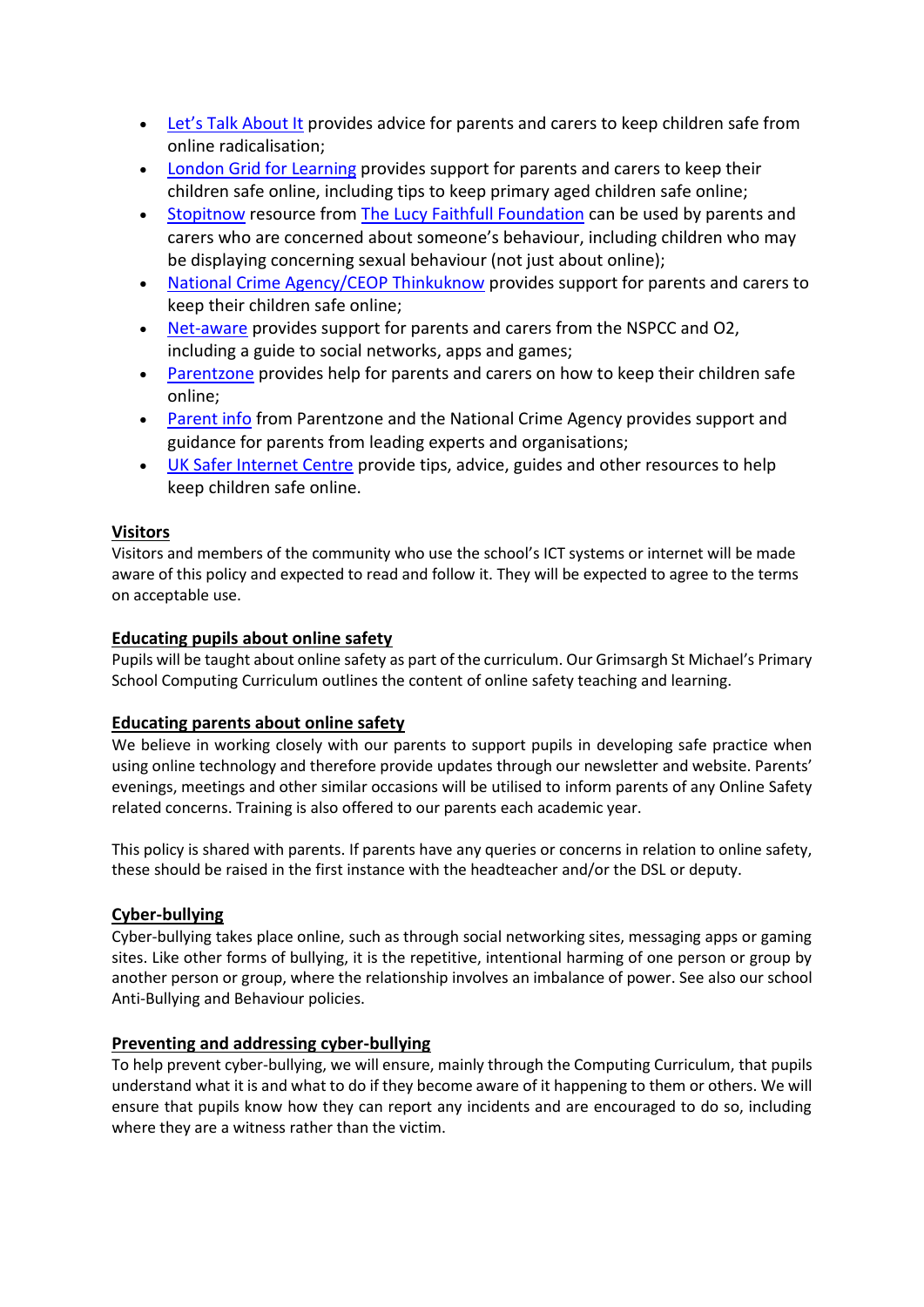The school will actively discuss cyber-bullying with pupils, explaining the reasons why it occurs, the forms it may take and what the consequences can be. Class teachers will discuss cyber-bullying with their class and the issue will be addressed in assemblies. Teaching staff are also encouraged to find opportunities to use aspects of the wider curriculum to cover cyberbullying. This includes personal, social, health and economic (PSHE) education, and other subjects where appropriate.

All staff, governors and volunteers (where appropriate) receive training on cyber-bullying, its impact and ways to support pupils, as part of safeguarding. The school also signposts parents to information on cyber-bullying so that they are aware of the signs, how to report it and how they can support children who may be affected.

In relation to a specific incident of cyber-bullying, the school will follow the processes set out in the school behaviour policy. Where illegal, inappropriate or harmful material has been spread among pupils, the school will use all reasonable endeavours to ensure the incident is contained. The DSL will consider whether the incident should be reported to the police if it involves illegal material, and will work with external services if it is deemed necessary to do so.

#### **Security and Data Management**

In line with the requirements of the General Data Protection Regulation (2018), sensitive or personal data is recorded, processed, transferred and made available for access in school. This data must be:

- Accurate
- Secure
- Fairly and lawfully processed
- Processed for limited purposes
- Processed in accordance with the data subject's rights
- Adequate, relevant and not excessive
- Kept no longer than is necessary
- Only transferred to others with adequate protection.
- All laptops/chromebooks are password protected.

All children have class or individual passwords and are encouraged not to share. All data in the school is kept secure and staff are informed of what they can or can't do with data through the Online safety Policy and statements in the Acceptable Use Agreements.

- The school maps key information that is held.
- There is a named person, Mr Stuart Booth (headteacher) with responsibility for managing information.
- Relevant staff know the location of data.
- All staff with access to personal data understand their legal responsibilities.
- The school ensures that data is appropriately managed, both within and outside the school environment, through the use of secure emails.
- All staff are DBS checked and records are held in a single central record
- Staff are aware that they should only use approved means to access, store and dispose of confidential data.
- Pupil data is kept for 25 years and safely disposed of by the school's Data Protection Officer.
- Personal devices, e.g. Smartphone, iPads may not be used to access data on the schoolsystem.
- Risk of data loss is minimised by having daily back up of the administration networks and weekly back up for the curriculum network.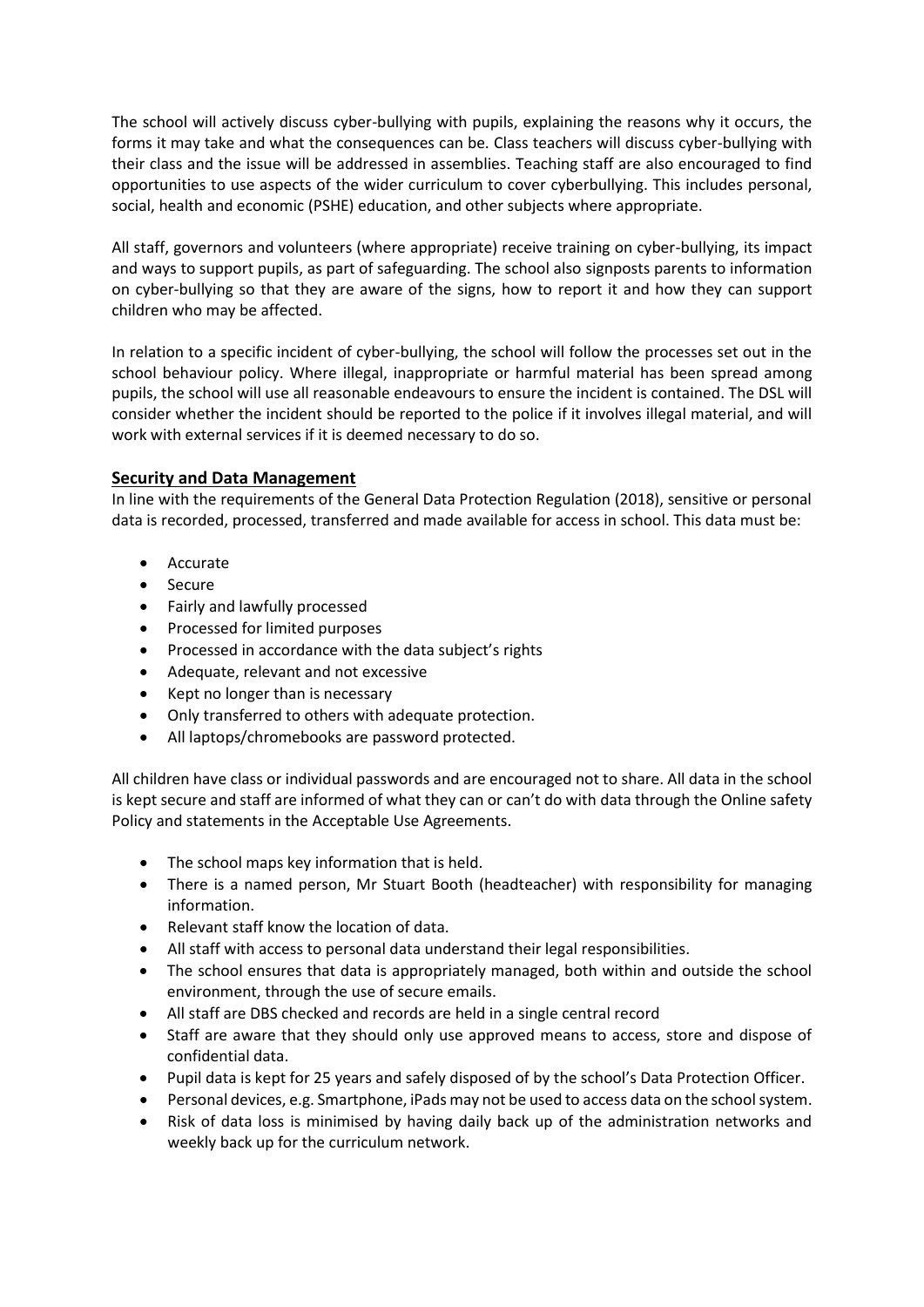## **Technical Solutions**

- Staff have secure area(s) on the network to store sensitive files.
- We require staff to log-out of systems when leaving their computer.
- All servers are managed by DBS-checked staff.
- Details of all school-owned hardware will be recorded in a hardware inventory.
- Details of all school-owned software will be recorded in a software inventory.
- Disposal of any equipment will conform to [The Waste Electrical and Electronic Equipment](http://www.legislation.gov.uk/uksi/2006/3289/pdfs/uksi_20063289_en.pdf)  [Regulations 2006](http://www.legislation.gov.uk/uksi/2006/3289/pdfs/uksi_20063289_en.pdf) and/or [The Waste Electrical and Electronic Equipment \(Amendment\)](http://www.legislation.gov.uk/uksi/2007/3454/pdfs/uksi_20073454_en.pdf)  [Regulations 2007.](http://www.legislation.gov.uk/uksi/2007/3454/pdfs/uksi_20073454_en.pdf) [Further information](http://www.environment-agency.gov.uk/business/topics/waste/32084.aspx) can be found on the Environment Agency website.
- Where any protected or restricted data has been held we get a certificate of secure deletion for any server that once contained personal data.
- We are using secure file deletion software.

#### **Mobile phones/ Electronic devices**

Pupils at Grimsargh St Michael's Primary School are not permitted to bring mobile phones or other devices into school unless there are exceptional circumstances which have been agreed by the headteacher. In these circumstances, mobile phones must be handed into the school office. If a phone is brought in by mistake or for the child's journey to and from school then pupils are asked to hand in the phone to the school office for safe keeping until the end of the day.

If inappropriate material is found on a pupil's electronic device, the DSL and/ or deputy DSL along with the online safety leader will decide whether they should:

- Delete the material
- Retain it as evidence (of a criminal offence or a breach of school discipline)
- Report it to the police

Any searching of pupils will be carried out in line with the DfE's latest guidance on screening, searching and confiscation. Any complaints about searching for or deleting inappropriate images or files on pupils' electronic devices will be dealt with through the school complaints procedure.

Mobile phones may be used by staff and visitors at appropriate times and only to be used in the staffroom during school hours. Staff and visitors are allowed to use mobile phones in classrooms, out of hours, when pupils are not present. It is expected that staff and visitors turn their mobile phones on silent during curriculum time. However, in exceptional circumstances prior arrangements can be made with the Headteacher.

Staff must store mobile phones in their lockers unless needed on their person for an exceptional circumstance. Phones may be checked for missed calls and messages at break and lunchtimes. **Mobile phones are not permitted in the playground or in rooms where children are present.**

A personal mobile phone can be used for school educational visits/ and sports or other school events as often multiple members of staff are in attendance and one school phone would not be adequate. Staff must only use their phone to contact other staff members on the visit, as needed, or for emergencies.

#### **Network**

To ensure the network is used safely, we:

• Ensure staff read and sign that they have understood the school's Online Safety Policy. Following this, they are set-up with Internet, email access and network access. Online access to service is through a unique, audited username and password.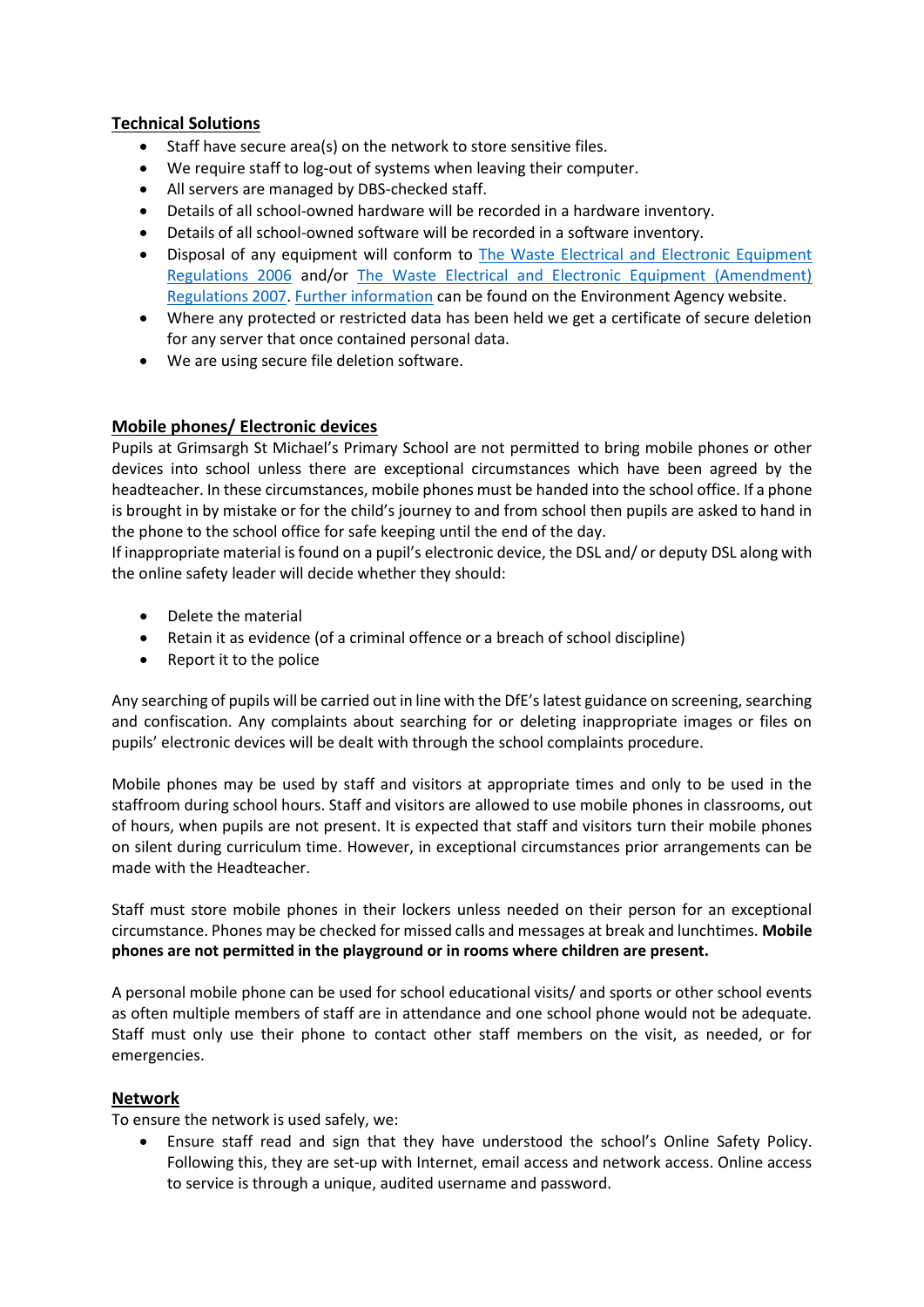- Provide all pupils from year 2 upwards with their own unique username and password which gives them access to the Internet and other services.
- Make clear that no one should log on as another user and that pupils should never be allowed to log-on or use teacher and staff logins.
- Have set-up the network with a shared work area for pupils and one for staff. Staff and pupils are shown how to save work and access work from these areas.
- Require all users to log off when they have finished working or are leaving the computer unattended.
- Ensure all equipment owned by the school and/or connected to the network has up to date virus protection.
- Make clear that staff are responsible for ensuring that any computer or laptop loaned to them by the school is used primarily to support their professional responsibilities.
- Make clear that staff accessing LA systems do so in accordance with any Corporate policies; e.g. Borough email or Intranet; finance system, Personnel system etc.
- Maintain equipment to ensure Health and Safety is followed.
- Ensure that access to the school's network resources from remote locations by staff is audited and restricted and access is only through school/LA approved systems.
- Do not allow any outside Agencies to access our network remotely except where there is a clear professional need and then access is audited restricted and is only through approved systems.
- Have a clear disaster recovery system in place that includes a secure, remote off site back up of data.
- Use secure data transfer- this includes DfE secure S2S website for all CTF files sent to other schools.
- Ensure that all pupil level data or personal data sent over the Internet is encrypted or only sent within the approved secure system in our LA or through USO secure file exchange (USO FX).
- Use a wireless network that has been secured to appropriate standards suitable for educational use.
- Have IT and communications systems that have been installed professionally and are regularly reviewed to ensure they meet health and safety standards;

# **Password policy**

- It is made clear that staff and pupils must always keep their passwords private, must not share with others; if a password is compromised the school should be notified immediately.
- All staff have their own unique username and private passwords to access school systems. Staff are responsible for keeping their password(s) private.
- We require staff to use STRONG passwords.
- We require staff using critical systems (e.g. CPOMS, Pupil Tracker) to use two factor authentication.

# **E-mail**

At Grimsargh St Michael's, we:

- Provide staff with an email account for their professional use, LA email and makes clear personal email should be through a separate account;
- Use anonymous or group e-mail addresses, for example [info@grimsargh-st-michaels.lancs.sch.uk/](mailto:info@grimsargh-st-michaels.lancs.sch.uk/) [head@grimsargh-st-michaels.lancs.sch.uk/](mailto:head@grimsargh-st-michaels.lancs.sch.uk/) or class e-mail addresses.
- Will contact the Police if one of our staff or pupils receives an e-mail that we consider is particularly disturbing or breaks the law.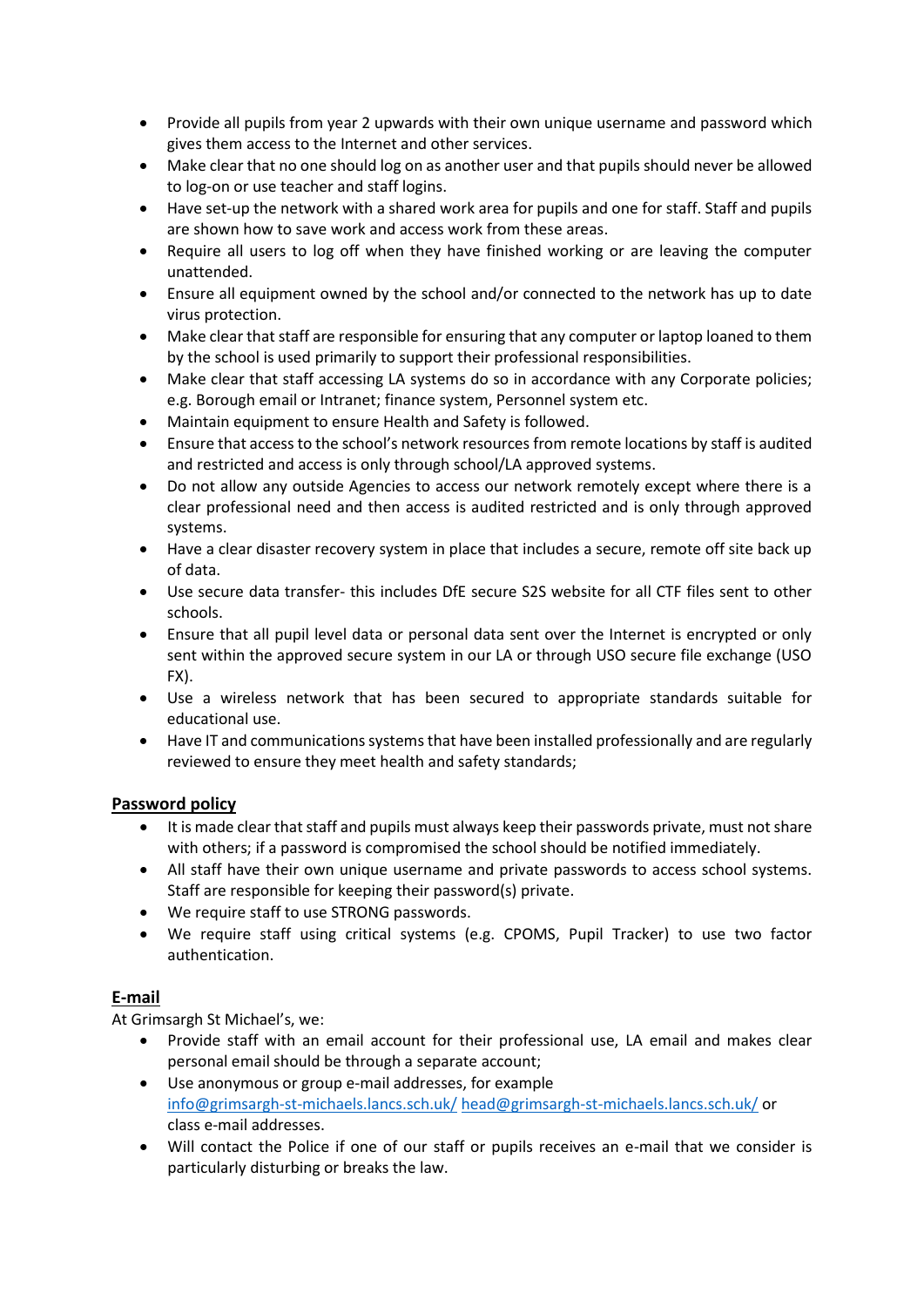- Will ensure that email accounts are maintained and up to date
- Use a number of technologies to help protect users and systems in the school, including desktop anti-virus product Sophos, plus direct email filtering for viruses.

# **Staff**

- Staff can only use the LA e-mail systems on the school system.
- Staff will use LA e-mail systems for professional purposes.
- Never use email to transfer staff or pupil personal data. 'Protect-level' data should never be transferred by email. If there is no secure file transfer solution available for the situation, then the data / file must be protected with security encryption. SLT and Office only to have secure e-mail access to certain data.

## **School website**

A school website and other online publications provide an effective way to communicate information. The following statements are what our school deems acceptable and unacceptable use of web sites and other online publications:

- The Headteacher, supported by the Governing body, and in particular the governor with responsibility for website compliance, takes overall responsibility to ensure that the website content is accurate and the quality of presentation is maintained.
- The school web site complies with statutory DFE requirements.
- Most material is the school's own work; where other's work is published or linked to, we credit the sources used and state clearly the author's identity or status.
- Photographs published on the web do not have full names attached. We do not use pupils' names when saving images in the file names or in the tags when publishing to the school website.
- Staff or pupil personal contact information will not be published. The contact details given online will be the school office.
- The Headteacher will take overall editorial responsibility and ensure that content is accurate and appropriate.
- The nominated governor is responsible for ensuring that content is accurate and appropriate.
- Pupils full names will not be used anywhere on the school website or other on-line space, particularly in association with photographs.
- Written permission from parents or carers will be obtained before photographs of pupils are published.
- The school website will be used to communicate Online safety messages to parents/carers, to provide guidance on the use of digital media.
- Downloadable materials will be in read-only format (e.g. PDF) to prevent content being manipulated and potentially re-distributed without the school's consent.

#### **Social Networks:**

In our school, the following statements outline what we consider to be acceptable and unacceptable use of Social Network sites:

- There should be no accessing of personal social networks on school equipment.
- Staff are strongly advised to avoid putting personal information/photos on social networking sites which parents and children can access.
- Staff are discouraged from being 'friends' with parents/ carers of children attending school.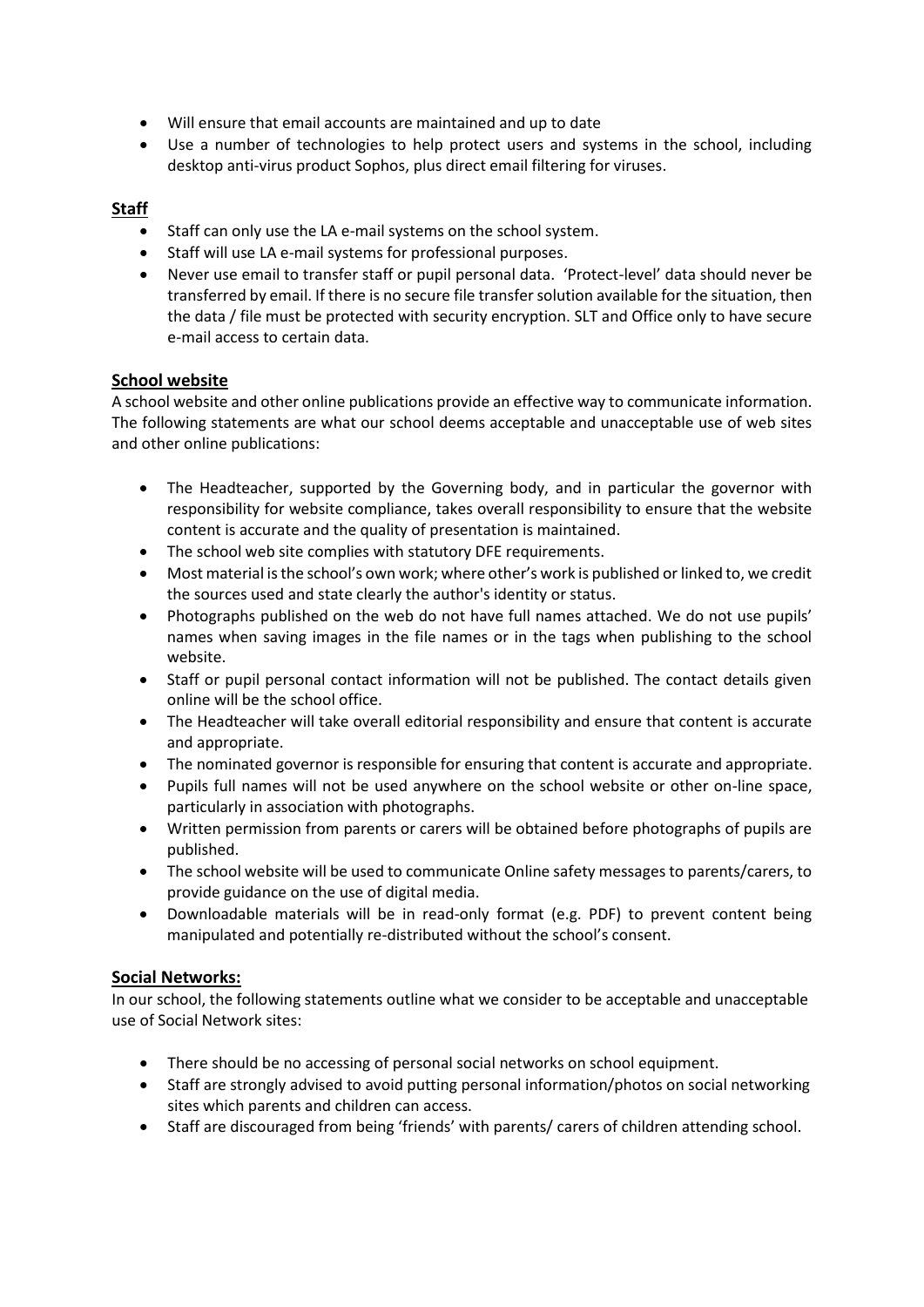# **Use of digital media**

Various forms of digital media offer substantial benefits to education but equally present schools with challenges particularly regarding posting or sharing media on the Internet, through mobile technologies and Social Network sites.

To ensure all users are informed and educated about the risks surrounding taking, using, sharing, publishing and distributing digital media, any images taken at school will only be used for school purposes e.g. website, brochure or display.

- We gain parental/carer permission for use of digital photographs or video involving their child as part of the school agreement form annually or when their child joins the school. However, parents have a right to change this during the academic year if deemed necessary.
- We do not identify pupils in online photographic materials or include the full names of pupils in the credits of any published school produced video materials/DVDs.
- Staff sign the school's Acceptable Use Policy and this includes a clause on the use of mobile phones/personal equipment for taking pictures of pupils.
- If specific pupil photos (not group photos) are used on the school web site, in the prospectus or in other publications the school will obtain individual parental permission for its use.
- The school will not re-use any photographs or videos after staff and pupils have left the school without further consent being sought.
- Parents/carers, who have been invited to attend school events, are not allowed to take videos and photographs of their child with other children unless given permission by the headteacher/ deputy headteacher.
- All staff recognise and understands the risks associated with publishing images, particularly in relation to use of personal Social Network sites. It is forbidden for staff to post images or video of pupils taken at school, in any school activities, on any Social Network sites, other than those of the school.
- The school ensures that photographs/videos are only taken using school equipment and only for school purposes.
- The school ensures that any photographs/videos are only accessible to the appropriate staff/pupils.
- Staff are not allowed to store digital content on personal equipment. Staff are not to use their own cameras. If used, this will be recorded as a low-level concern.
- When taking photographs/video, staff ensure that subjects are appropriately dressed and not participating in activities that could be misinterpreted.
- Staff, parents/carers and pupils are made aware of the dangers of publishing images and videos of pupils or adults on Social Network sites or websites without consent of the persons involved.
- The guidelines for safe practice relating to the use of digital media, as outlined in the school's policy are monitored by the headteacher, SLT and Governors on an annual basis.

#### **Acceptable use of the internet in school**

All pupils, parents, staff and volunteers are expected to sign an agreement regarding the acceptable use of the school's ICT systems and the internet. Visitors will be expected to read and agree to the school's terms on acceptable use if relevant. Use of the school's internet must be for educational purposes only, or for the purpose of fulfilling the duties of an individual's role.

We will monitor the websites visited by pupils, staff, volunteers, governors and visitors (where relevant) to ensure they comply with the above.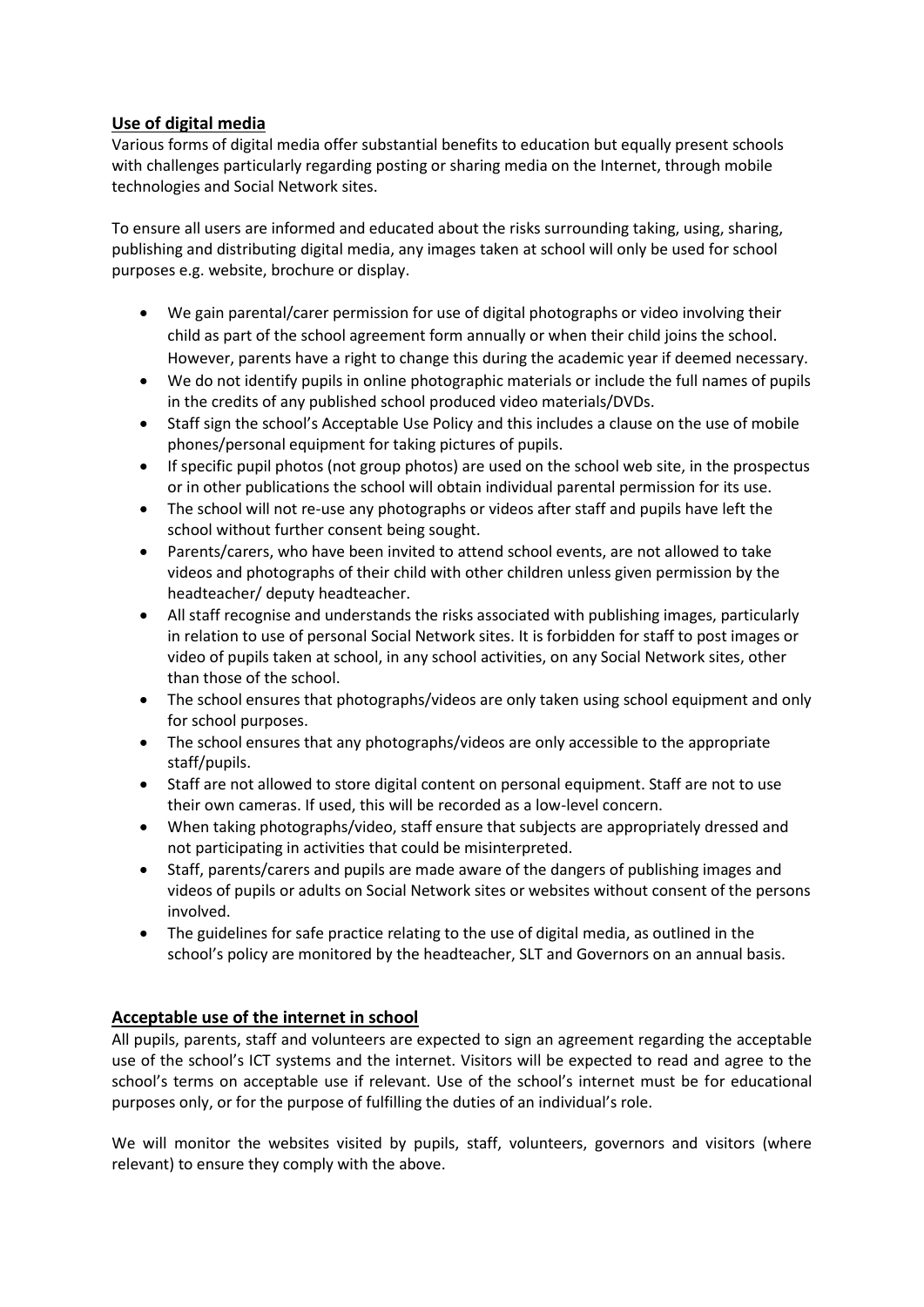#### **Staff using work devices outside school**

Staff members using a work device outside school must not install any unauthorised software on the device and must not use the device in any way which would violate the school's terms of acceptable use.

Staff must ensure that their work device is secure and password-protected, and that they do not share their password with others. They must take all reasonable steps to ensure the security of their work device when using it outside school. If staff have any concerns over the security of their device, they must seek advice from the Headteacher.

#### **How the school will respond to issues of misuse**

Where a pupil misuses the school's ICT systems or internet, we will follow the procedures set out in the behaviour policy. The action taken will depend on the individual circumstances, nature and seriousness of the specific incident, and will be proportionate.

Where a staff member misuses the school's ICT systems or the internet, or misuses a personal device where the action constitutes misconduct, the matter will be dealt with in accordance with the staff disciplinary procedures. The action taken will depend on the individual circumstances, nature and seriousness of the specific incident. The school will consider whether incidents which involve illegal activity or content, or otherwise serious incidents, should be reported to the police.

#### **Dealing with incidents**

All incidents must be reported to the Headteacher. Records are audited on a regular basis by the Headteacher and Computing/ Online Safety leader.

#### Illegal offences

Any suspected illegal material or activity must be brought to the immediate attention of the Headteacher who must refer this to external authorities, e.g. Police, CEOP, Internet Watch Foundation (IWF). Never personally investigate, interfere with or share evidence as you may inadvertently be committing an illegal offence. It is essential that correct procedures are followed when preserving evidence to protect those investigating the incident.

Potential illegal content must always be reported to the Internet Watch Foundation [\(http://www.iwf.org.uk\)](http://www.iwf.org.uk/)

Examples of illegal offences are:

- 1. Accessing child sexual abuse images
- 2. Accessing non-photographic child sexual abuse images
- 3. Accessing criminally obscene adult content
- 4. Incitement to racial hatred

More details regarding these categories can be found on the IWF website; [http://www.iwf.org.uk](http://www.iwf.org.uk/)

#### **Inappropriate use**

It is more likely that at school we will need to deal with incidents that involve inappropriate rather than illegal misuse. It is important that any incidents are dealt with quickly and proportionate to the offence. The school will decide what constitutes inappropriate use and the sanctions to be applied. Some examples of inappropriate incidents are listed below with suggested sanctions.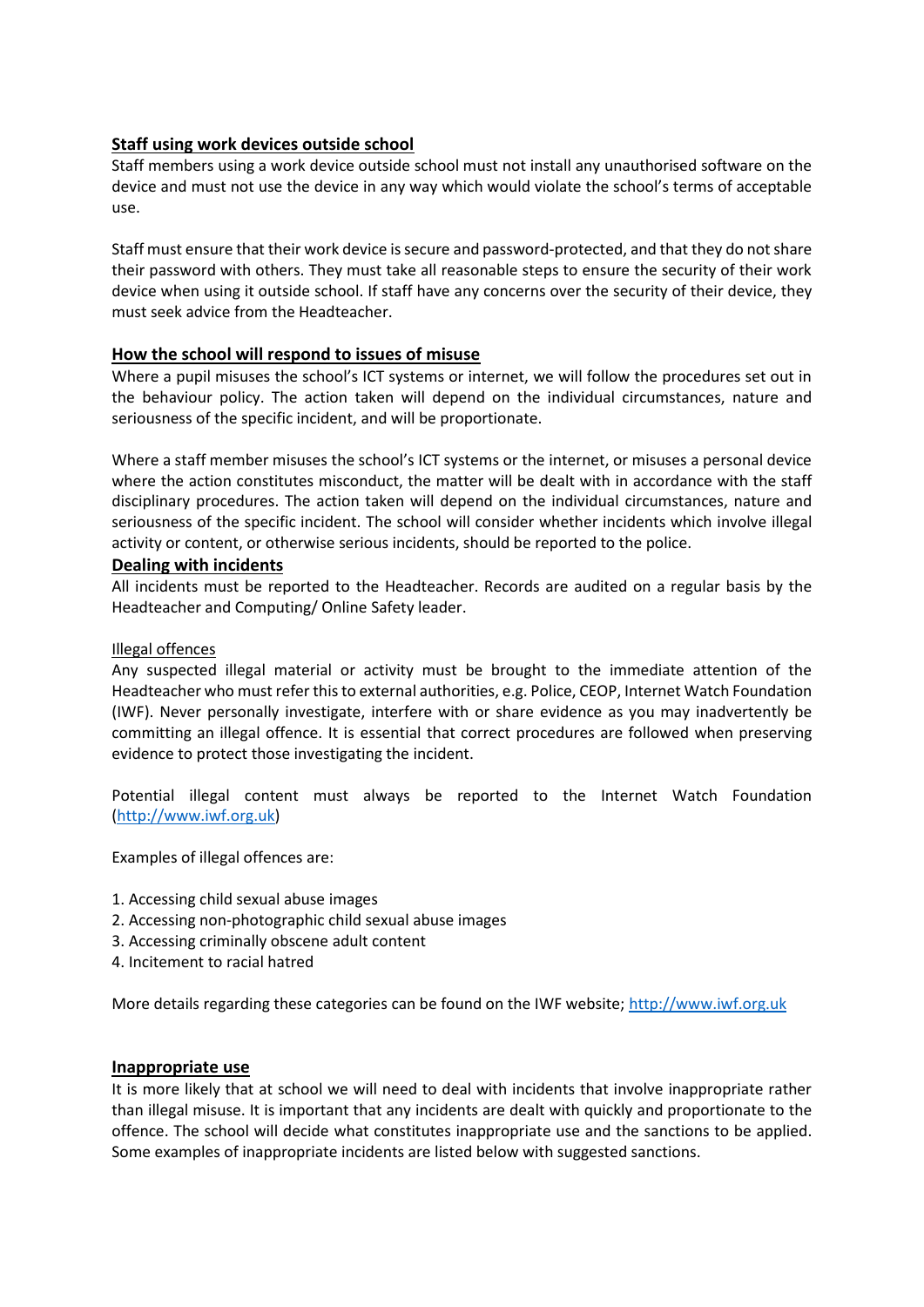| Incident                                                                                                                                                                                                                     | <b>Procedure and Sanctions</b>                                                                                                                                                                                                                                                                                                                         |
|------------------------------------------------------------------------------------------------------------------------------------------------------------------------------------------------------------------------------|--------------------------------------------------------------------------------------------------------------------------------------------------------------------------------------------------------------------------------------------------------------------------------------------------------------------------------------------------------|
| Accidental access to<br>inappropriate materials                                                                                                                                                                              | Minimise the webpage /turn the monitor off/ turn the<br>iPad off.<br>Tell a trusted adult.<br>Staff enter the details into the incident log and report<br>٠<br>to LGFL filtering services if necessary.<br>Persistent 'accidental' offenders may need further<br>٠<br>disciplinary action.                                                             |
| Using other people's logins and<br>passwords maliciously<br>Deliberate searching for<br>inappropriate materials<br>Bringing inappropriate<br>electronic files from home<br>Using chats and forums in an<br>inappropriate way | Inform Online Safety leader/Headteacher<br>$\bullet$<br>Enter the details in the Incident Log<br>Additional awareness raising of Online Safety issues<br>$\bullet$<br>and the Acceptable Use Policy with individual<br>child/class<br>More serious or persistent offences may result in<br>further disciplinary action<br>Parents/Carers informed<br>٠ |

Online safety incidents will be reported to the Online Safety leader who will record the incidents in CPOMS. The Online Safety leader will report all incidents to the Headteacher to discuss appropriate actions to be taken.

- All staff are aware of the different types of online safety incidents and how to respond appropriately.
- All pupils are informed of procedures through discussions from members of staff.
- Incidents are monitored by the online safety leader and Headteacher on a regular basis
- The Headteacher will decide on which point that parents or carers are informed.
- The procedures are in place to protect staff and escalate a suspected incident/ allegation involving a staff member.

#### **Continuing Professional Development**

All staff members will receive Safeguarding training, including new members of staff as part of their induction, which will include online safety, including cyber-bullying, and the risks of online radicalisation. All staff members will receive refresher training at least once each academic year as part of safeguarding training, as well as relevant updates as required (for example through emails, ebulletins and staff meetings).

The DSL will undertake child protection and safeguarding training, which will include online safety, at least every 2 years. They will also update their knowledge and skills on the subject of online safety at regular intervals, and at least annually.

Governors will receive training on safe internet use and online safeguarding issues as part of their safeguarding training. Volunteers will receive appropriate training and updates, if applicable. More information about safeguarding training is set out in our Safeguarding Policy.